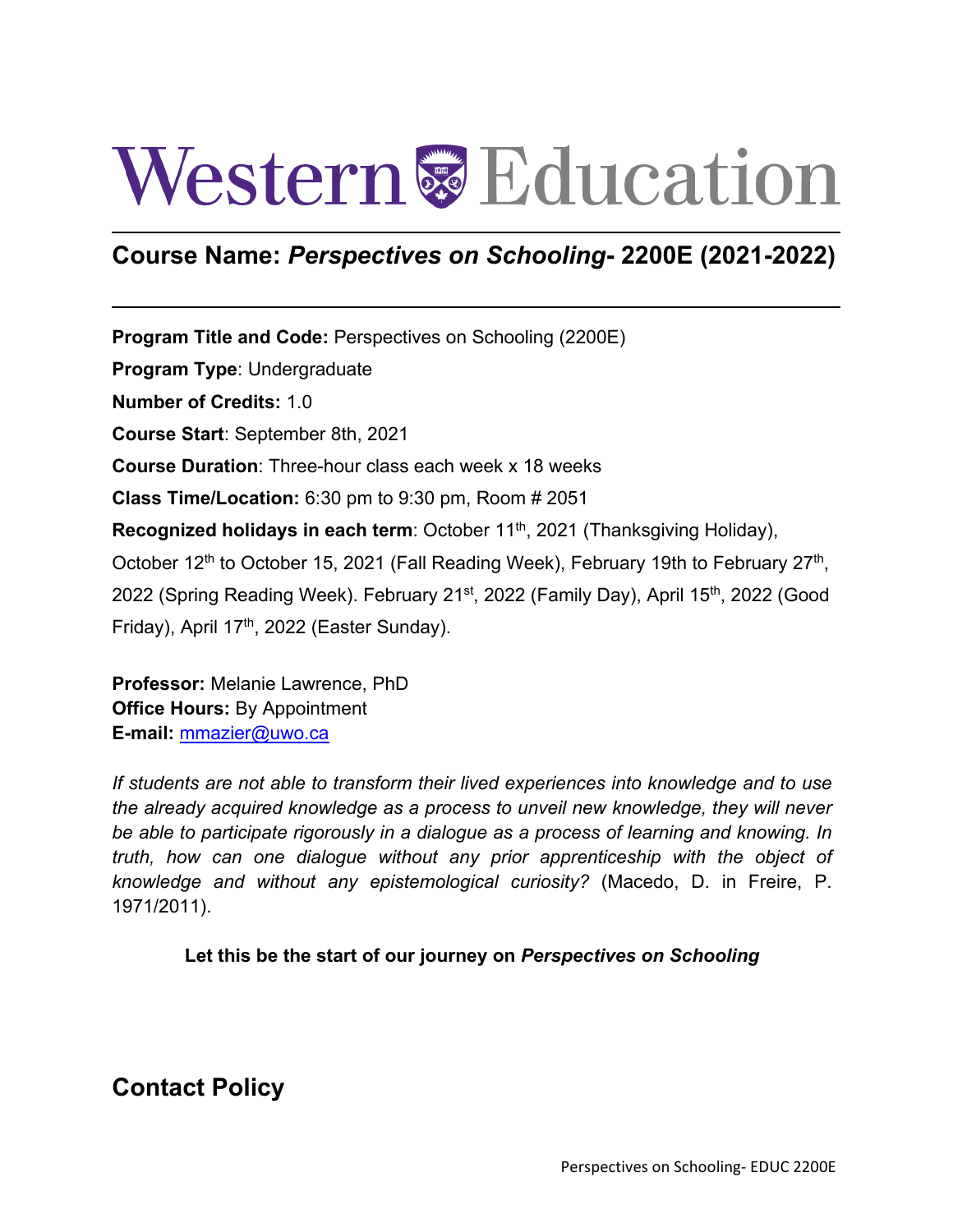If at any time, during this course you require specific instruction or additional support please do not hesitate to reach out to me.

The preferred mode of contacting me is through the UWO messaging system.

Students should provide an appropriate/descriptive subject heading for their emails and OWL messages, as well as the course code (2200E) for emails. All efforts will be made to address queries within a **24 hour** time period. Due to Covid-19 my email inbox at times has become over inundated. Should I not respond within 48 hours please send to me a second email reminder.

# **Calendar Description**

This course will consider various perceptions of the purpose and function of schooling, explore the culture of schools, and examine the characteristics and role of the teaching profession. The course is designed for students who are considering a teaching career, and for others interested in the social issues of schooling.

# **Extended Course Description**

This course considers various perspectives on schooling, using sociology of education as a lens within the context of Canadian education to examine the culture of schools, and examine the characteristics and role of the teaching profession.

# **Learning Outcomes**

Learning outcomes for this course are organized into five key areas, based on Undergraduate Degree-Level Expectations**.** By the end of this course, students will be able to:

• Be familiar with, able to critically discuss, and write about a variety of sociological perspectives on schooling that will include theoretical, historical, political, and philosophical perspectives of education.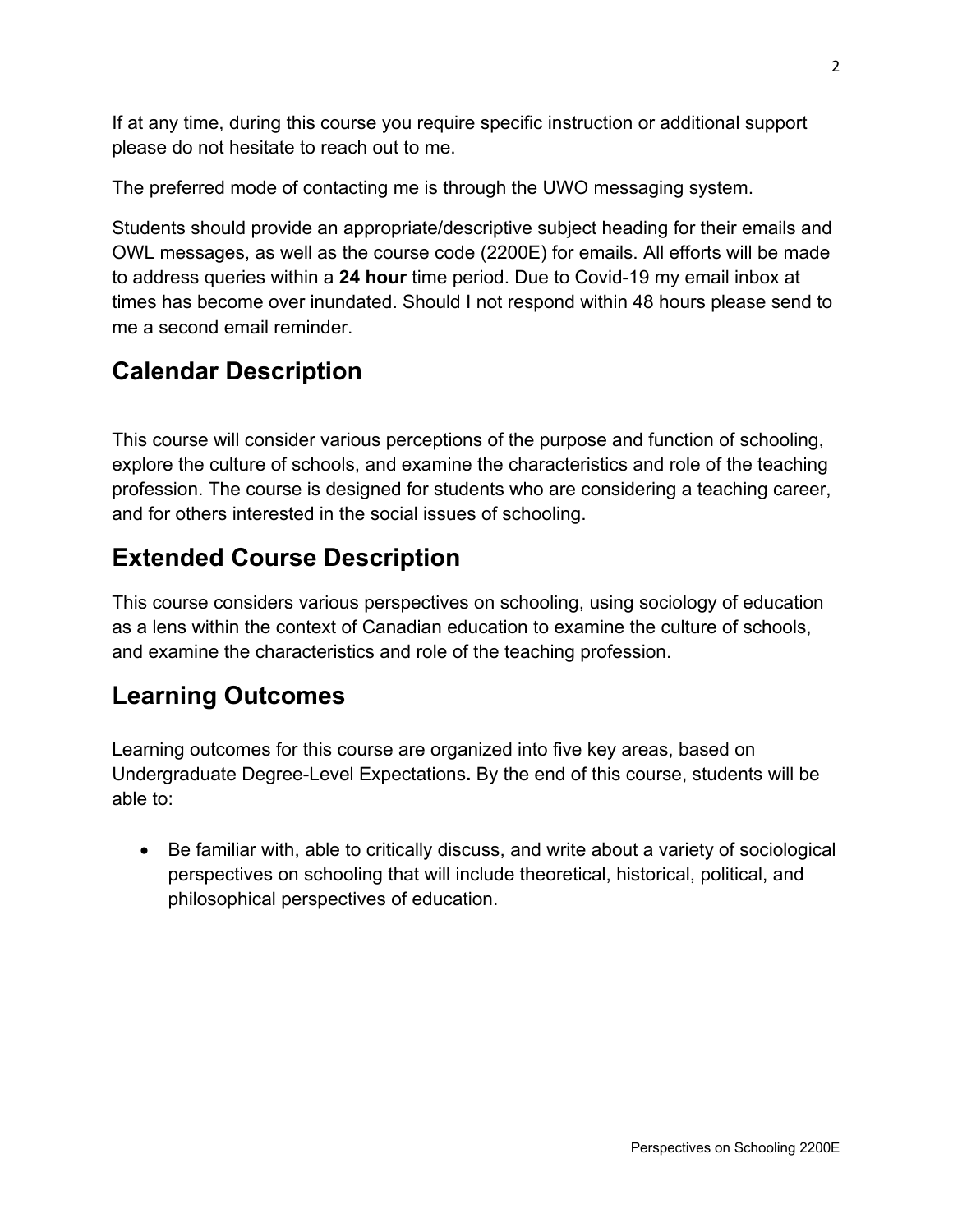- Apply a critical lens to major issues and unique problems in the study of education.
- Demonstrate skills to critically engage with educational policy and recognition as it relates to Equity, Diversity, and Inclusion (EDI).
- Demonstrate skills to engage critically with representations of schools, teaching, and students in popular culture and mass media.
- To research and prepare a formal essay on a major issue in education using peer reviewed and scholarly resources.

# **Course Time Commitment Expectations**

The estimated workload for this course is approximately **4 hours per week**. This may vary per week depending on the student's experience with each topic, and each week's reading requirements especially when preparing for assignments or learning activities. Students are encouraged to plan their time accordingly.

# **Required Course Materials**

**Required Text:** Davies, S. & Guppy, N. (2018). *The schooled society: An introduction to the sociology of education*. Canada: Oxford University Press.

#### **This book is available through Western Libraries and other library sharing systems. You can also purchase a copy through providers of your choice.**

**Required materials, online:** For the remainder of this course, **from time to time**, additional materials will be posted on OWL. The only method of accessing these materials is through OWL, thus it is imperative that you have access to OWL for this course. If you are having a difficult time accessing OWL please contact Information Technology immediately.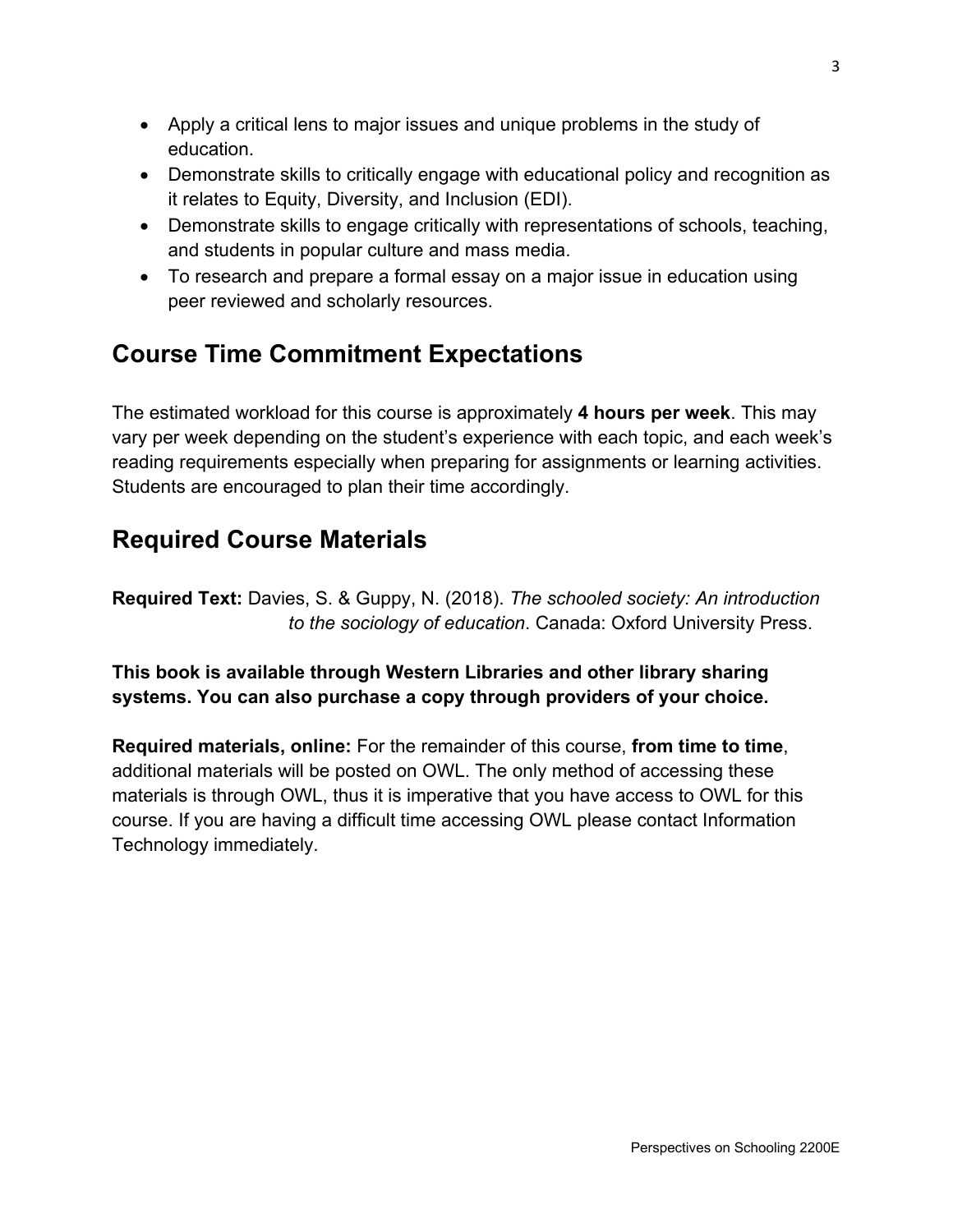# **Course Topics and Readings:**

## **Topic: The context of the schooled society**

#### **Week One:**

#### **Required readings-**

Davies & Guppy (2018), Chapter One: The context for the schooled society

Wotherspoon, T. (2009). *Historical dimensions of Canadian Education*. The sociology of education in Canada (pp. 54-74). Don Mills, ON: Oxford University Press.

#### **Week Two:**

#### **Required readings-**

Davies & Guppy (2018), Chapter Two: Classical sociological approaches to education

Saha, L. (2008). *Sociology of education*. In T. Good (Ed.), 21<sup>st</sup> century education: A reference handbook (pp. 299-308). Thousand Oaks, CA: Sage.

#### **Week Three:**

#### **Required readings-**

Davies & Guppy (2018), Chapter Three: Contemporary sociological approaches to schooling

#### **Topic: Selection: Inequality and Opportunity**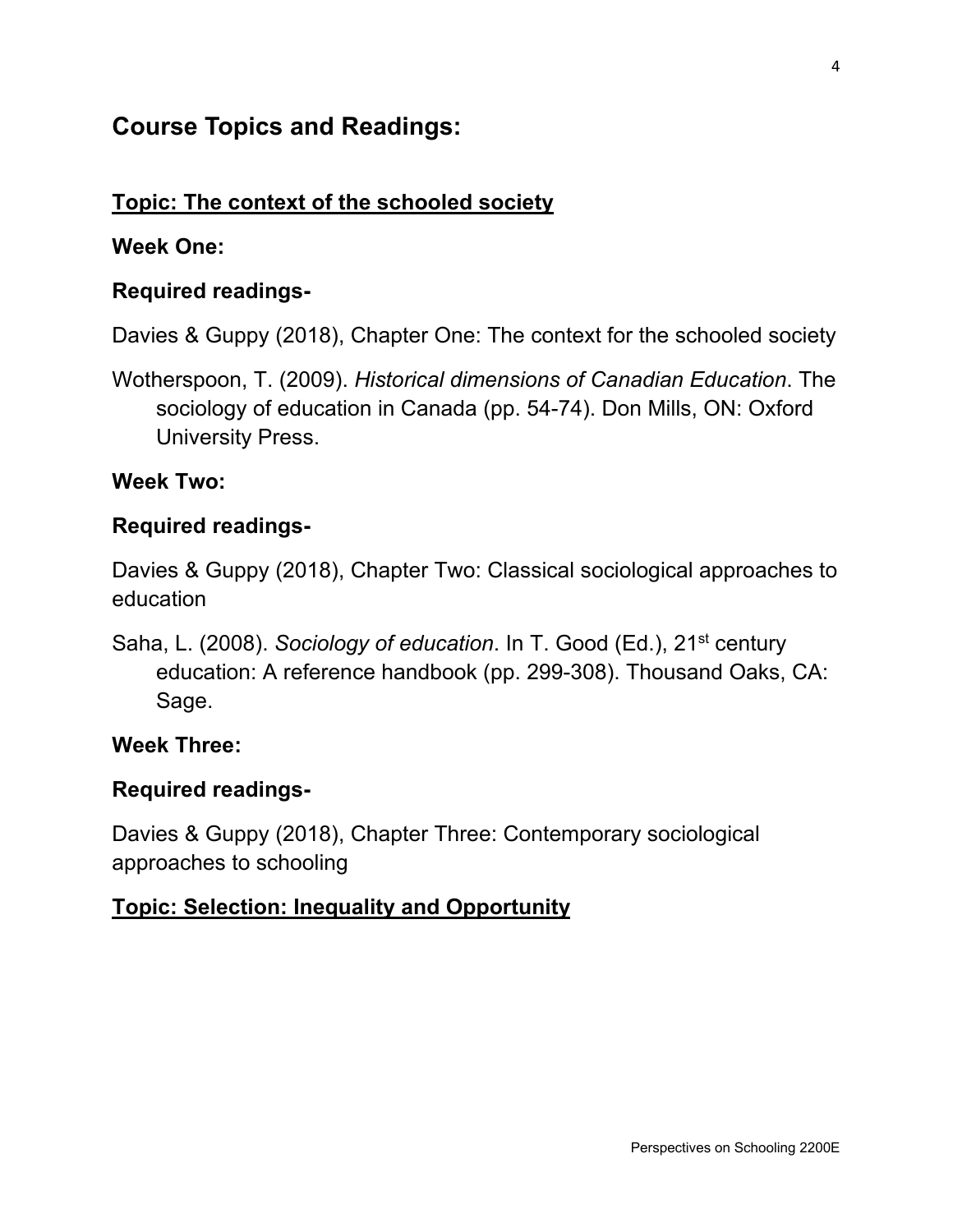#### **Week Four:**

## **Required readings-**

Davies & Guppy (2018), Chapter Four: Education revolutionized: The growth of modern schooling

#### **Week Five:**

#### **Required readings-**

Davies & Guppy (2018), Chapter Five: The Structural Transformation of Schooling: Accommodation, Competition, and Stratification

#### **Week Six:**

#### **Required readings-**

Davies & Guppy (2018), Chapter Six: Unequal student attainments: Class and socio-economic status.

Lehmann, W. (2016). Influences on working class students' decision to go to university. In A. Stich & C. Freie (Eds.), *The working classes and higher education: Inequality of access, opportunity and outcome* (pp. 13-29). New York: Routledge.

#### **Week Seven:**

#### **Required readings:**

Davies & Guppy (2018), Chapter Seven: Attainments by gender, race, sexuality, and other equity categories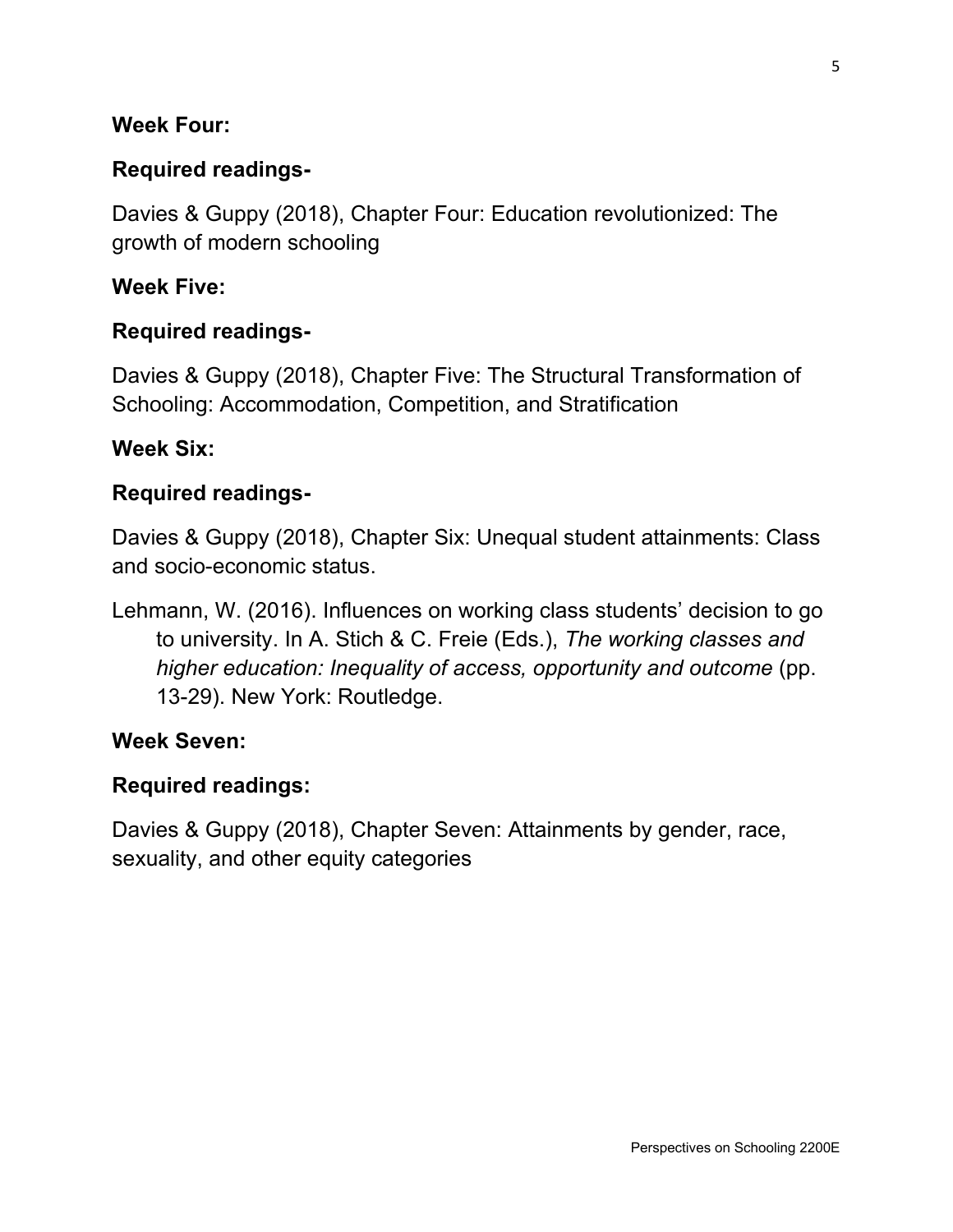Rezai-Rashti, G., Segeren, A., & Martino, W. (2016). The new articulation of equity education in neoliberal times: The changing conception of social justice in Ontario. *Globalisation, Societies and Education, 15(2),* 160-174.

# **Topic: Social Organization and Legitimation**

# **Week Eight:**

# **Required readings:**

Davies & Guppy (2018), Chapter Eight: The changing organization of school

## **Week Nine:**

# **Required readings:**

Davies & Guppy (2018), Chapter Nine: Curriculum: The content of schooling

## **Week Ten:**

# **Required readings:**

Davies & Guppy (2018), Chapter Ten: The sociology of teaching

## **Topic: Socialization**

## **Week Eleven:**

# **Required readings:**

Davies & Guppy (2018), Chapter Eleven: Socialization: The changing influence of schools on students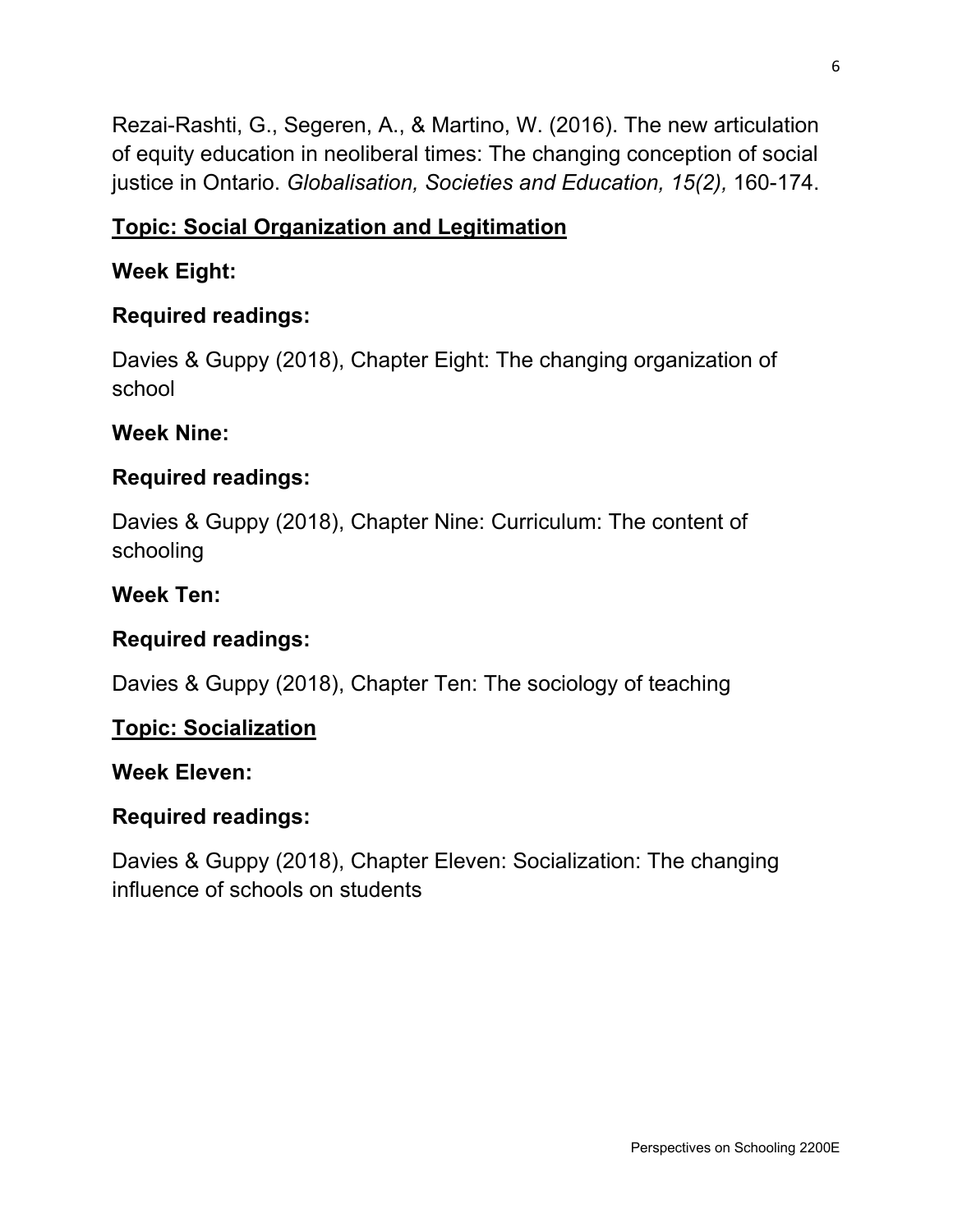#### **Week Twelve:**

## **Required readings:**

Davies & Guppy (2018), Chapter Twelve: The limits of school socialization: Competing influences on students

#### **Topic: Conclusion: The Schooled Society**

#### **Week Thirteen:**

#### **Required reading:**

Davies & Guppy (2018), Chapter Thirteen: Future directions for Canadian education

#### **Week Fourteen: Global Perspectives on Schooling**

#### **Required readings:**

Solberg, P. (2015). *Finnish lessons 2.0: What can the world learn from educational change in Finland?* Chapter One, "Yes we can learn from one another" (pp. 1-13). Chapter Four, "The Finnish way: Competitive welfare state" (pp. 139-170). New York: Teachers College Press

#### **Week Fifteen:**

## **Required Readings:**

Drake, M. & Savage, M.J. (2016). Negotiating accountability and integrated curriculum from a global perspective. *International Journal of learning, teaching and educational research, 15 (6),* 127-144.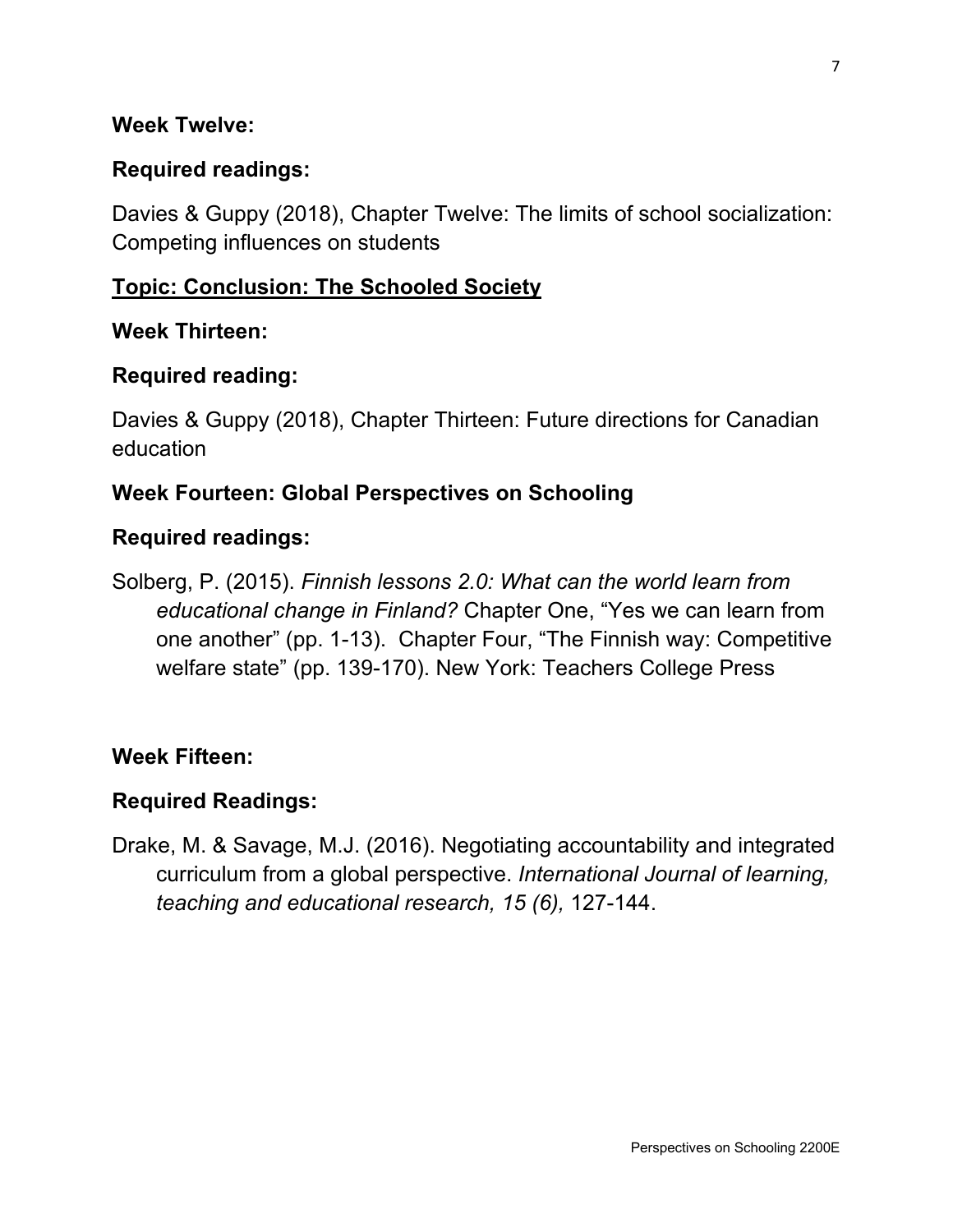#### **Week Sixteen:**

## **Required Readings:**

Bennett, P.W. (2017). Digital learning in Canadian K-12 schools: A review of critical issues, policy, and practice. In A. Marcus-Quinn, & T. Hourigan (Eds.), *Handbook on digital learning for K-12 schools*. Springer, Cham.

#### **Week Seventeen:**

## **Required Readings:**

Kim, J. Learning and Teaching Online During Covid-19: Experiences of Student Teachers in an Early Childhood Education Practicum. *IJEC* **52,** 145–158 (2020).<https://doi.org/10.1007/s13158-020-00272-6>

**Week Eighteen:** Wrapping up while trying to make sense of it all: Final thoughts on the *Perspectives on Schooling*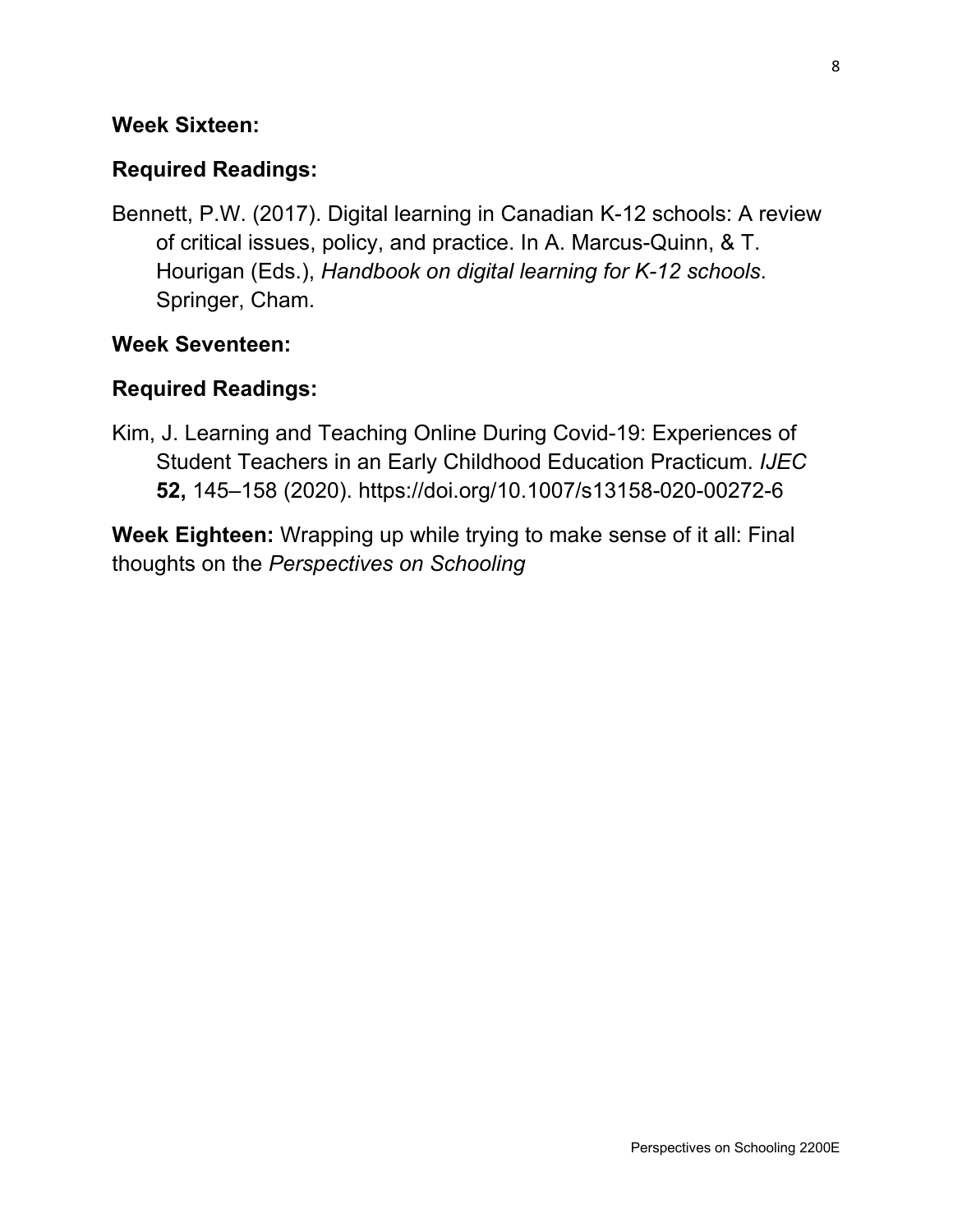# **Assignments & Course Requirements**

| <b>Assignment</b>     | <b>Details</b>       | Due Date(s)                                 | Weighting |
|-----------------------|----------------------|---------------------------------------------|-----------|
| <b>Reflection on</b>  | Please consult       | November 11 <sup>th</sup> , 2021 via OWL    | 10%       |
| your own              | syllabus below       | online "Assignments" tab by 11:55           |           |
| school                |                      | p.m. EST                                    |           |
| experience            |                      |                                             |           |
| <b>Three Critical</b> | <b>Three Weekly</b>  |                                             | 15%       |
| <b>Reflective</b>     | Reflective Journal   | On going through term one via OWL           |           |
| Journal               | submissions-         | online "Assignments" tab                    |           |
| <b>Submissions</b>    | <b>First Term</b>    |                                             |           |
| Mid-Term              | <b>Critical Film</b> | February 17th, 2022 via OWL online          | 25%       |
| <b>Assignment</b>     | Review on            | "Assignments" tab by 11:55 pm EST           |           |
|                       | Education            |                                             |           |
| <b>Three Critical</b> | Three Weekly         | On going through term two via OWL           | 15%       |
| <b>Reflective</b>     | Reflective Journal   | online "Assignments" tab                    |           |
| Journal               | Submissions-         |                                             |           |
| <b>Submissions</b>    | <b>Second Term</b>   |                                             |           |
| <b>Final Essay</b>    | Please consult       | April 4 <sup>th</sup> , 2022 via OWL online | 25%       |
|                       | syllabus below       | "Assignments" tab by 11:55 p.m.             |           |
|                       |                      | <b>EST</b>                                  |           |
| <b>Optional Final</b> | Project Artefact:    | April 4 <sup>th</sup> , 2022 via OWL online | 25%       |
| <b>Assignment</b>     | Please consult       | "Assignments" tab by 11:55 p.m.             |           |
|                       | syllabus below       | <b>EST</b>                                  |           |
|                       |                      |                                             |           |
| <b>Participation</b>  | Preparation &        | On-Going term 1 & 2: Due last day           | 10%       |
|                       | Participation:       | of class, 2022                              |           |
|                       | Self-Evaluation      |                                             |           |
|                       |                      |                                             |           |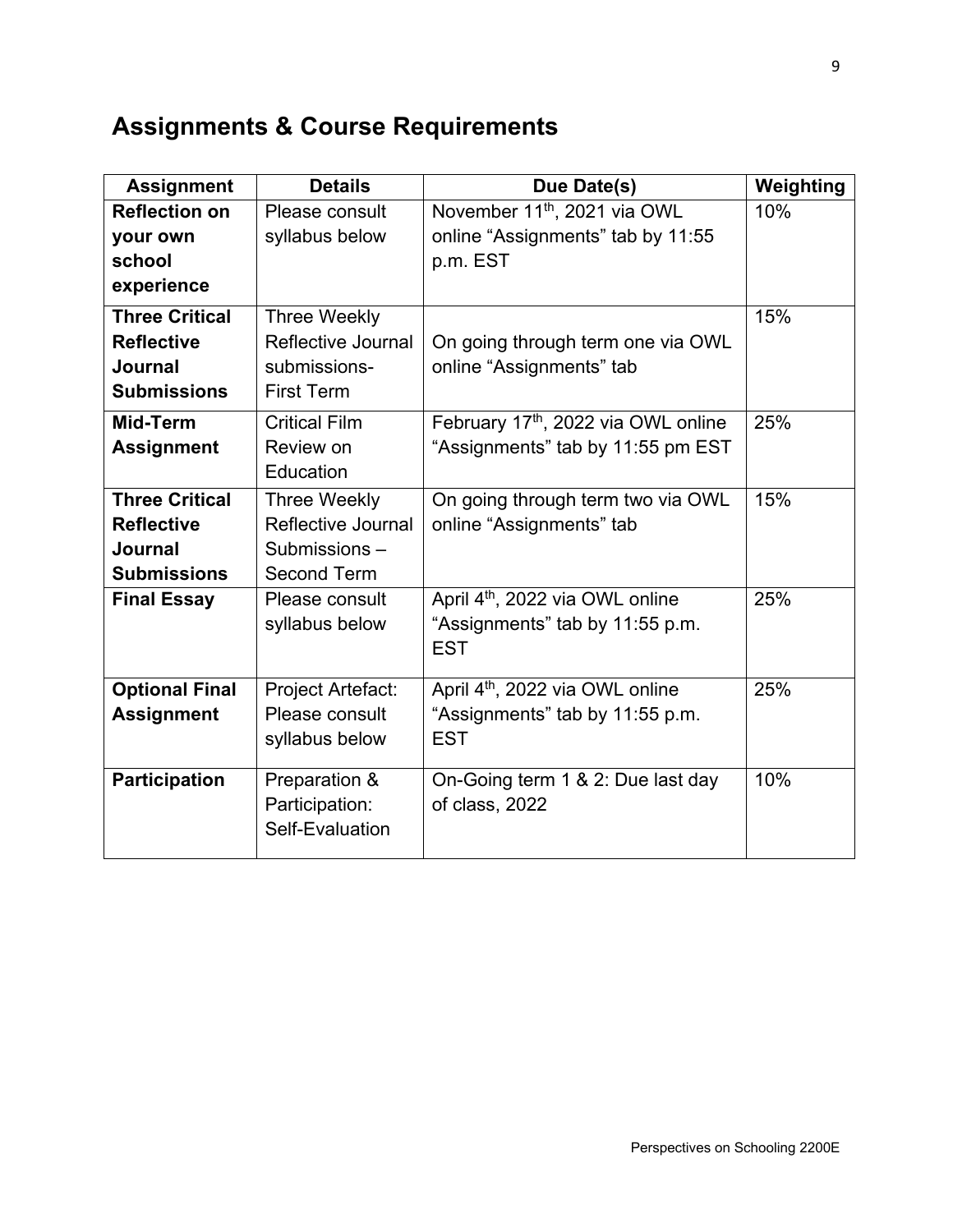# **Six Weekly Journal Reflections (Due Date Ongoing) 30%**

**Throughout this course, you will be asked to provide six weekly critically engaged and critically reflexive papers (three first term and three in second term) that will be brief and based on the required readings using a strategy called "Questions, Quotations, and Comments (QQC)". You may choose the weeks in which you wish to submit for each term. This strategy will be explained in further detail during class time.**

This assignment will provide you with an opportunity to discuss our weekly readings and will inform your interpretation, learning/unlearning and rich understanding of 'Perspectives on Schooling'. The term reflexive practice was first coined by Dewey (1933) and defined as an action that involves "active, persistent, and careful consideration of any belief or supposed form of knowledge in light of the grounds that support it and the further consequences to which it leads" (p. 9). As Gouldner (1970) stated, "there is no knowledge of the world that is not a knowledge of our own experience of it and in relationship to it" (p. 28).

Each of the six critical and critically reflexive reading journal entries should be two pages in length, 12-point Times New Roman font, double spaced following APA 7<sup>th</sup> edition format that will include a title page and bibliography.

# **Reflection on your Own School Experience (Due: November 11th, 2021) 10%**

You are asked to critically and reflexively engage on your own educational experiences as a K-12 student. What was your experience as a student like? How did your family background shape your educational experience? How did you experience the school culture? What was your overall impression of the school structure, resources, and curriculum? More specifically you are asked to critically reflect on how you experienced equity, diversity, and inclusion in your school? What were your perspectives of equity, diversity, and inclusion at your school?

Please support this reflection using two readings from in class and one to two external sources. Please also include in this reflection one artefact that supports your reflection.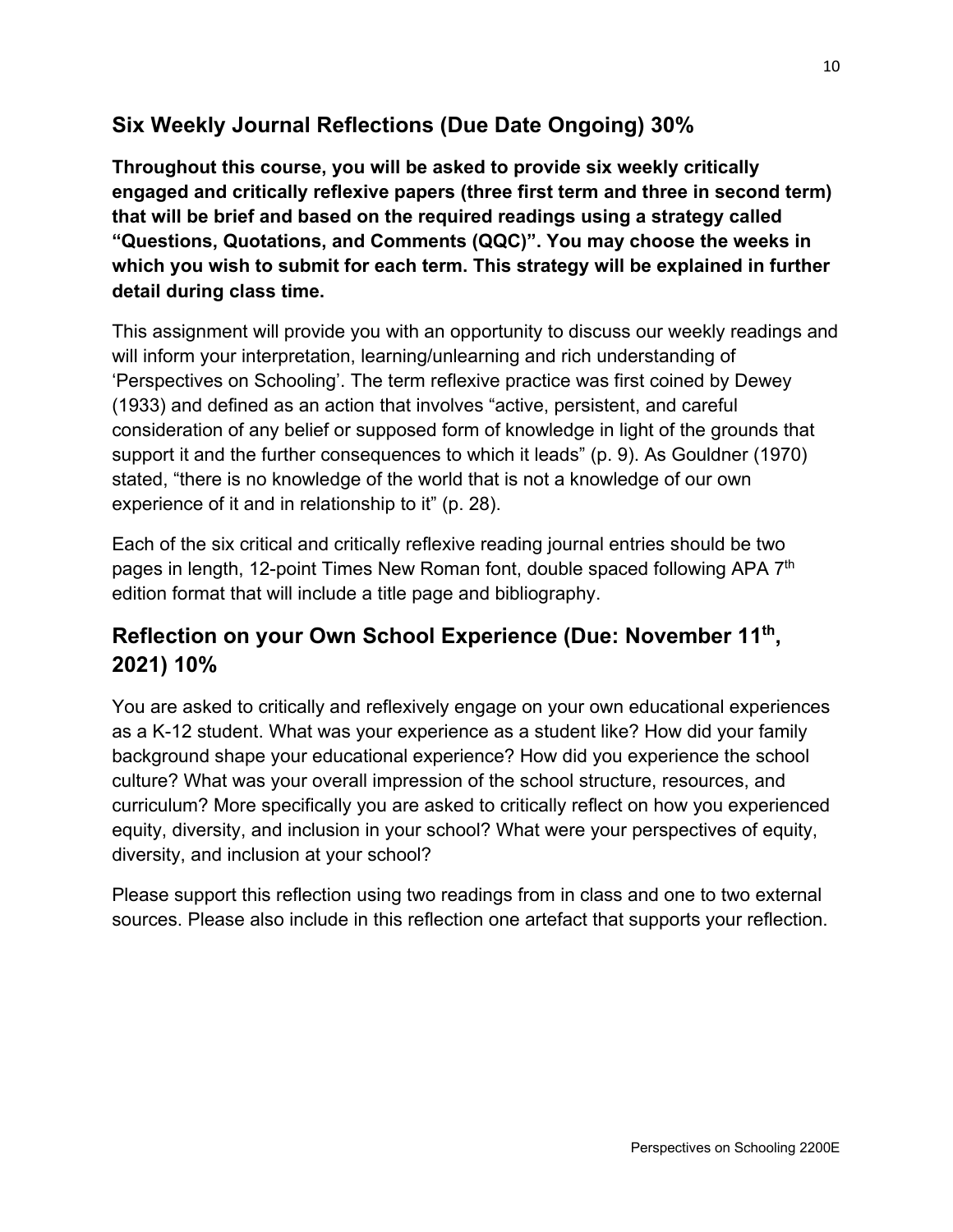#### **Note: an artefact can be a drawing, painting, a book cover, a photograph of family, nature, friends, animals, a poem, or lyrics to a song, etc.**

Your reflection is to be three to five pages in length, excluding a title page and bibliography. Your paper will follow APA 7<sup>th</sup> edition format and will be double spaced, 12-point Times New Roman font.

# **Mid- Term Assignment: Critical Film Review (Due: February 17th, 2022) 25%**

You are asked to write a critical film review about school, education in the classroom, and education beyond the classroom. Your review will engage critically and will question: What message does the film send about the culture of education, schools, teachers, and students? What are the politics behind the film? What are the politics behind education presented in the film? Why is understanding the context of what is meant by education of importance to the narrative of the film? Why is it important to understand the intersectionality of race, class, gender, sexuality, and ability when considering the message of the film?

Please remember that a critical analysis is not a summary. You are being asked to critically engage asking the BIG "how", "what" and "why" questions. Make sure that your review has a thesis, that is make sure that you state a point of view that is supported by examples.

#### **\*\*\*Please support your critical film review by reading and citing the following two sources that will be uploaded to OWL under "Resources":**

- McLean, M.M. (1995). One person's opinion: It's a blackboard jungle out there: The impact of media and film on the public's perceptions of violence in schools.*The English Journal, 84 (5)*, 19-21.
- Robertson, J.P. (1997). Fantasy's confines: Popular culture and the education of the female primary school teacher. *Canadian Journal of Education 22 (Spring)*,123- 143.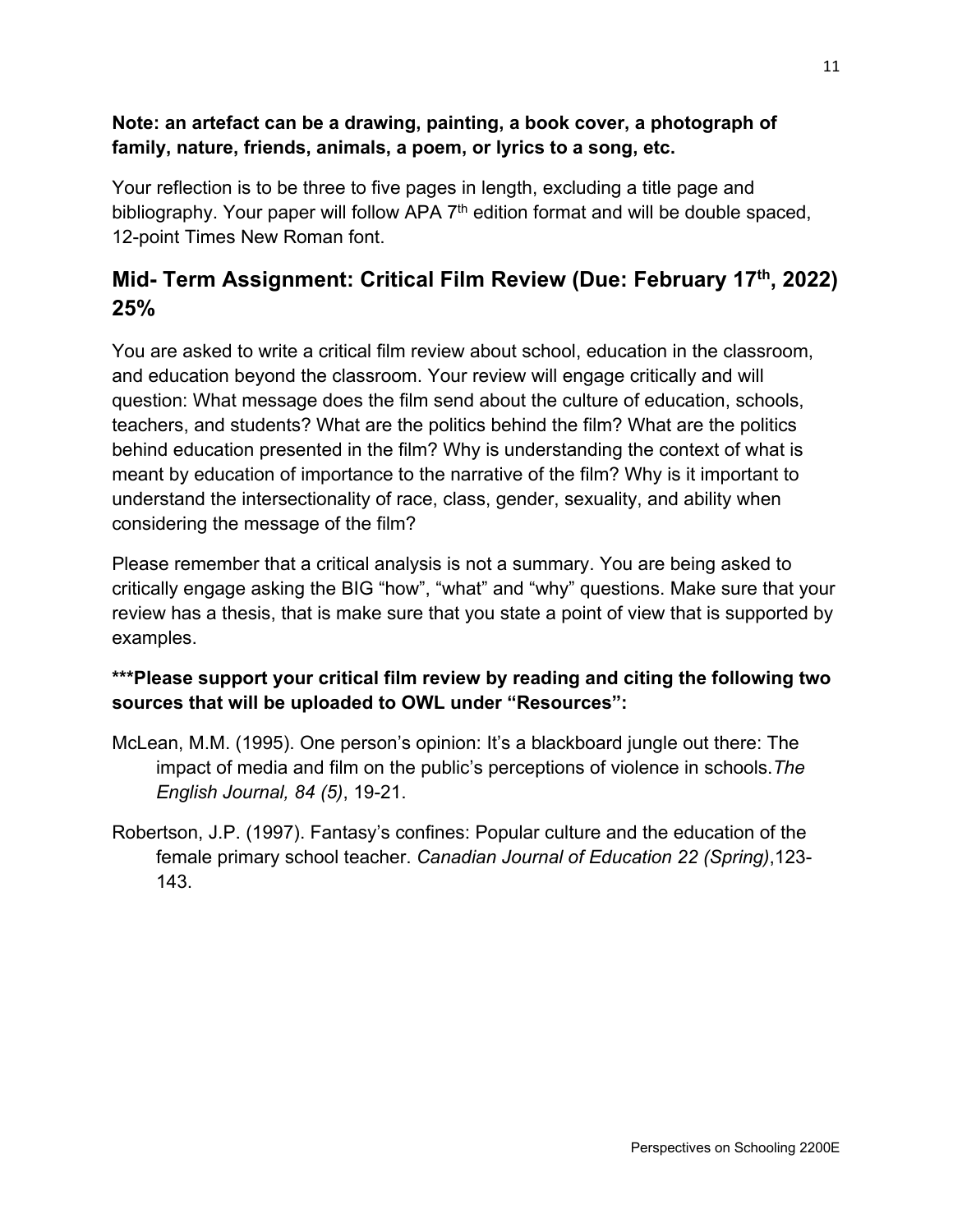Your critical review is to be 7-10 pages in length, excluding a title page and bibliography. Your paper will follow APA 7<sup>th</sup> edition format and will be double spaced, 12-point Times New Roman font.

#### **The following is a recommended list of films to select from (If you should have a film you would like to engage with that is not on this list please consult me for approval):**

## **Films:**

The Breakfast Club (1985)

*Stand and Deliver* (1988)

*Dead Poet's Society* (1989)

Dangerous Minds (1995)

*Mr. Holland's Opus* (1996)

*The Magdalene Sisters* (2002)

*Mona Lisa Smile* (2003)

*Coach Carter* (2005)

*Freedom Writers* (2007)

*The Sapphires* (2012)

*Life of Pi* (2012)

*The Theory of Everything* (2014)

*Captain Fantastic* (2016)

*Indian Horse* (2017)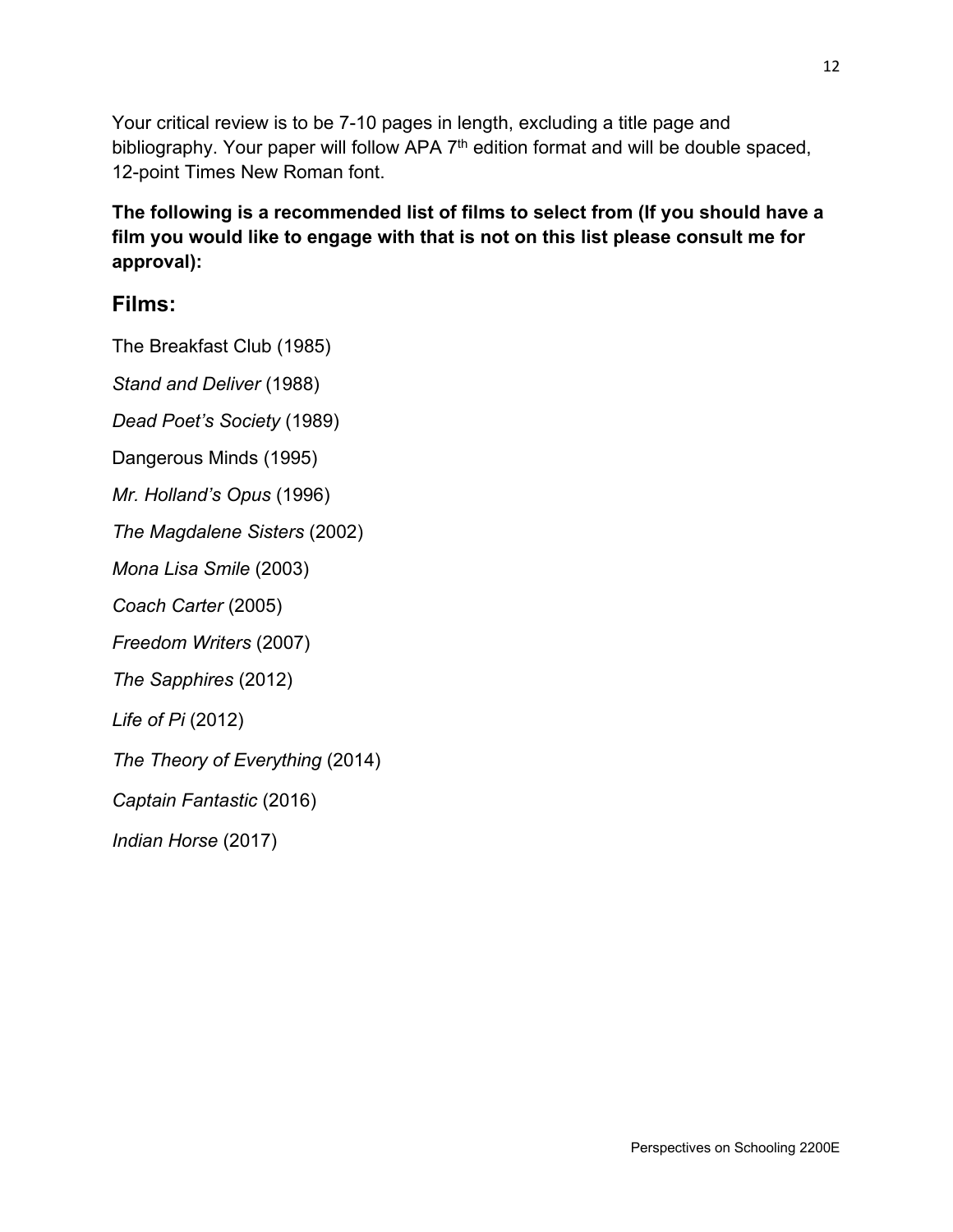# **Final Assignment Research Essay (Due: April 4th, 2022) 25%**

For your final assignment you are asked to write an essay that identifies one major issue in education in Canada. **Your guiding question for this final assignment will be, "Why is this major issue important and worth researching?"** Your analysis should include a critical argument and evidence that supports your argument. You may use as many (or as few) of the course readings as you wish. However, as this is a research essay, you are expected to research your topic in depth as an undergraduate student and are asked to go beyond our course readings. Your final paper is to be 10 pages (2500 words double-spaced, Times New Roman 12 point font. This requirement does not include your title page or your bibliography. The style format will be that of APA 7<sup>th</sup> edition.

# **Optional Final Assignment (Due: April 4th, 2022) 25%**

Project Artefact: Possibly you come from a discipline that is not essay centric. Thus, I would like you to choose five artefacts. An artefact could be a poem, a photograph, lyrics from a song, a Ted Talk, a book, a drawing, a painting, a world event such as the Olympics, World Football, Social Movements (#IdleNoMore; #BlackLivesMatter; #MeToo; and #greatthunberg, for example), or any other another source that inspires you to connect to an issue or challenge in Canadian education. Please provide one or two paragraphs to illustrate how each of your five artefacts connects to the challenge or issues, as you perceive it, in Canadian education.

# **Preparation & Participation (Ongoing term 1&2) 10%**

Broadly, preparation and participation will be based on your attendance, completing of the weekly-required readings so to engage in informed small group discussions and larger classroom discussions. Preparation and participation will also be evaluated based on the completing of each of the required assignments that have been submitted by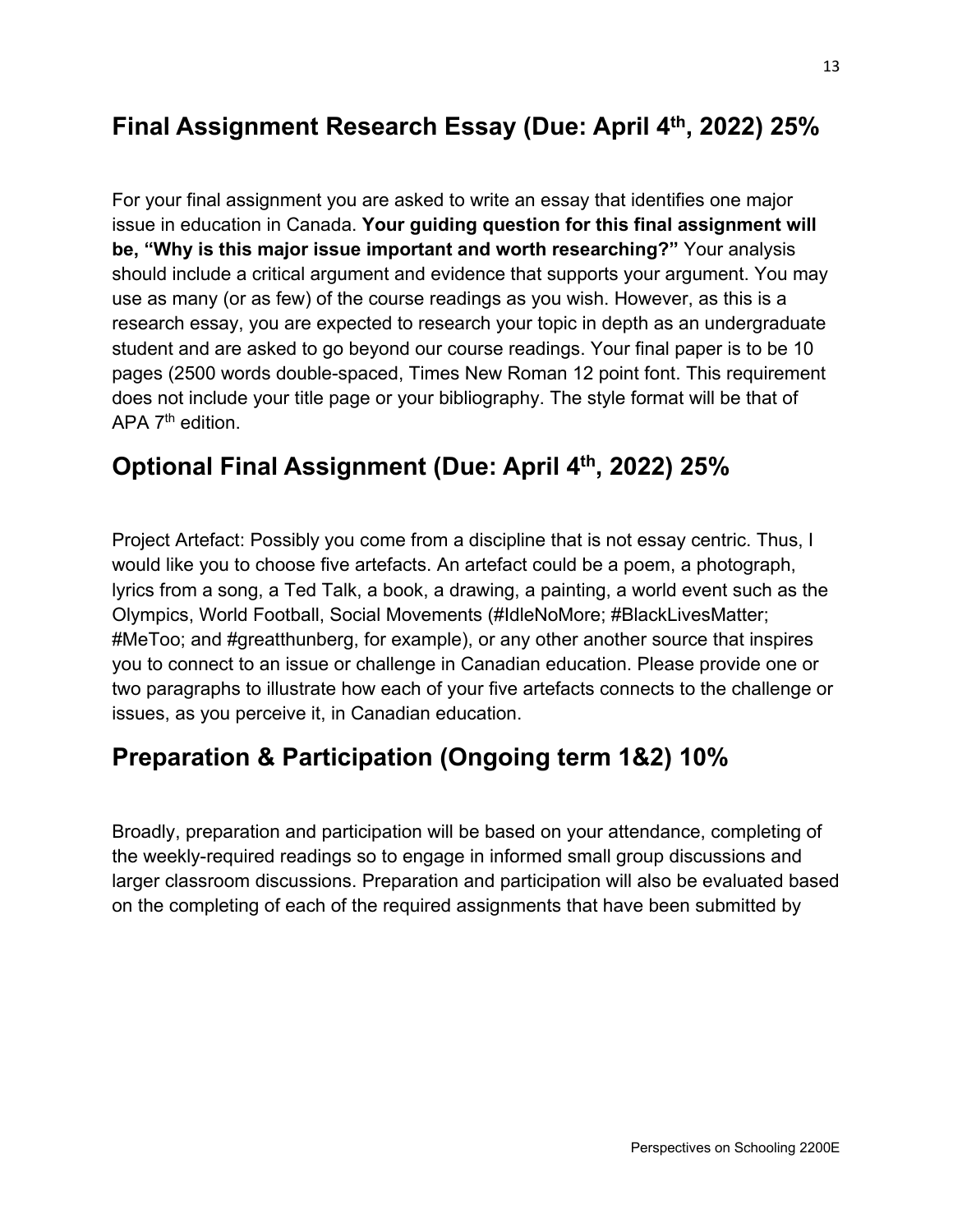each due date. This will be a self-evaluation, which will be provided to me on the last day of class, 2022.

# **Consequences for Late Assignments**

Recognizing that this is an undergraduate course all candidates are expected to submit assignments by the stated due date. My approach to teaching centres the needs of students when planning and designing learning requirements. At the discretion of the instructor, extensions may be granted. Please do not wait until the night before to contact me if you need an extension. I aim to return your assignments with detailed feedback within 14 days (or less) post-assignment due date. Your instructor will evaluate all assignments.

# **Important Policies**

# **Policy on Laptops and other Electronics/Phones:**

Laptops are permitted in class for note taking and course related use. Out of respect for everyone, accessing social media and cell phones during class is not permitted.

# **Policy on Accommodation for Medical Illness:**

Western's policy on Accommodation for Medical Illness can be found at www.uwo.ca/univsec/pdf/academic\_policies/appeals/accommodation\_medical.pdf. Students must see the Academic Counsellor and submit all required documentation in order to be approved for certain accommodation: [http://counselling.ssc.uwo.ca/procedures/medical\\_accommodation.html](http://counselling.ssc.uwo.ca/procedures/medical_accommodation.html)

# **Accessibility Options**:

Please contact the course instructor if you require material in an alternate format or if you require any other arrangements to make this course more accessible to you. You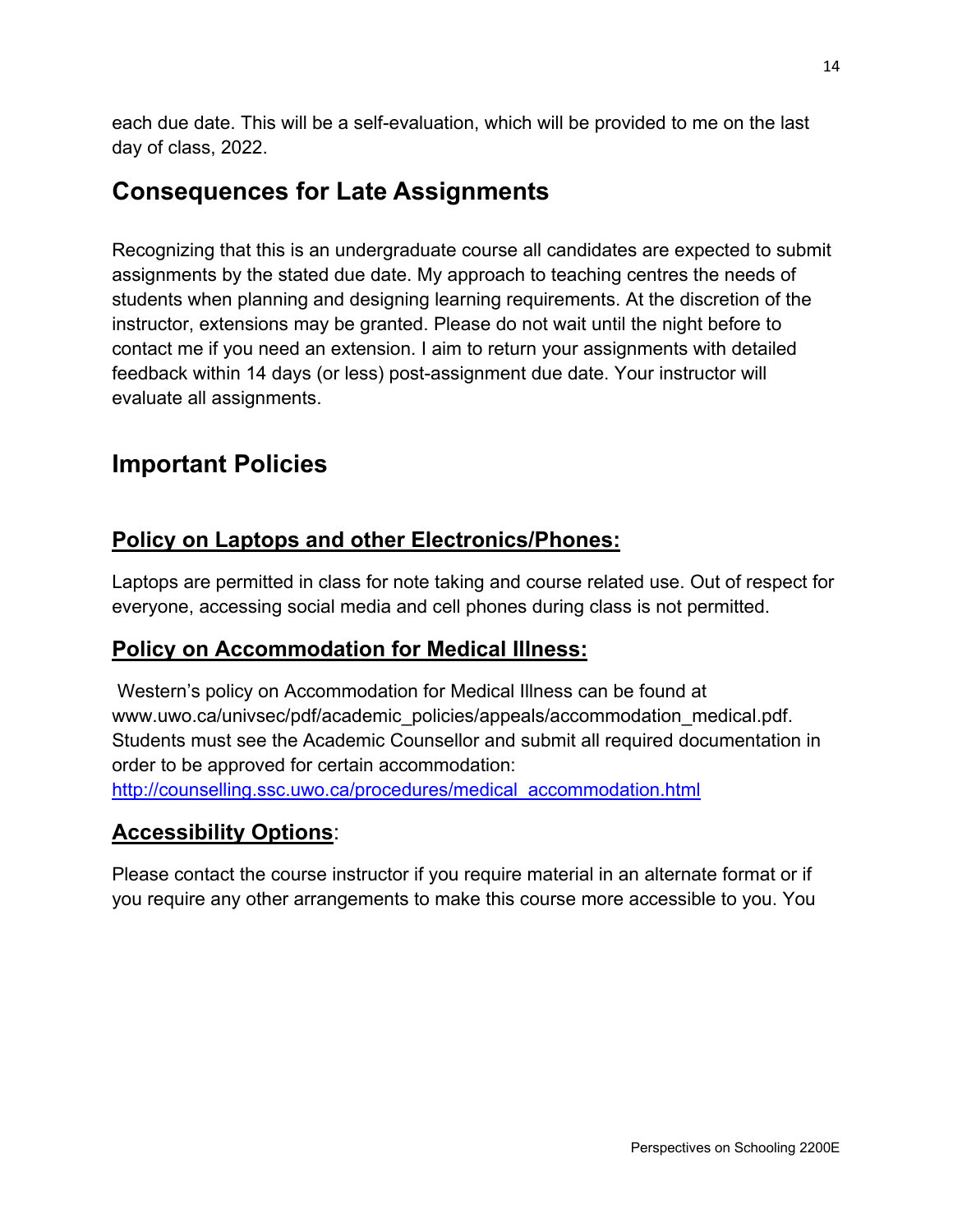may also wish to contact Services for Students with Disabilities (SSD) at 519 661-2111 x 82147 for any specific question regarding an accommodation. Information regarding accommodation of exams is available on the Registrar's website: [www.registrar.uwo.ca/examinations/accommodated\\_exams.html](http://www.registrar.uwo.ca/examinations/accommodated_exams.html)

## **Scholastic offences:**

Scholastic offences are taken seriously and students are directed to read the appropriate policy, specifically, the definition of what constitutes a Scholastic Offence, at the following web site:

[www.uwo.ca/univsec/pdf/academic\\_policies/appeals/scholastic\\_discipline\\_undergrad.p](http://www.uwo.ca/univsec/pdf/academic_policies/appeals/scholastic_discipline_undergrad.pdf) [df](http://www.uwo.ca/univsec/pdf/academic_policies/appeals/scholastic_discipline_undergrad.pdf)

# **Mental Health:**

Mental Health@Western [\(http://uwo.ca/health/mental\\_wellbeing/index.html\) fo](http://uwo.ca/health/mental_wellbeing/index.html)r a complete list of options how to obtain help.

# **Compassionate Grounds**:

Serious Illness of a Family Member: Inform your instructor as soon as possible and submit a medical certificate from the family member's physician to your home faculty's Academic Counseling office.

## **In Case of a Death**:

Inform your instructor as soon as possible and submit a copy of the newspaper notice, death certificate or documentation provided by the funeral director to your home faculty's Academic Counseling office.

# **Language Proficiency**

Each student granted admission to Western must be proficient in spoken and written English. Students must demonstrate the ability to write clearly and correctly. Work presented in English in any subject at any level, which shows a lack of proficiency in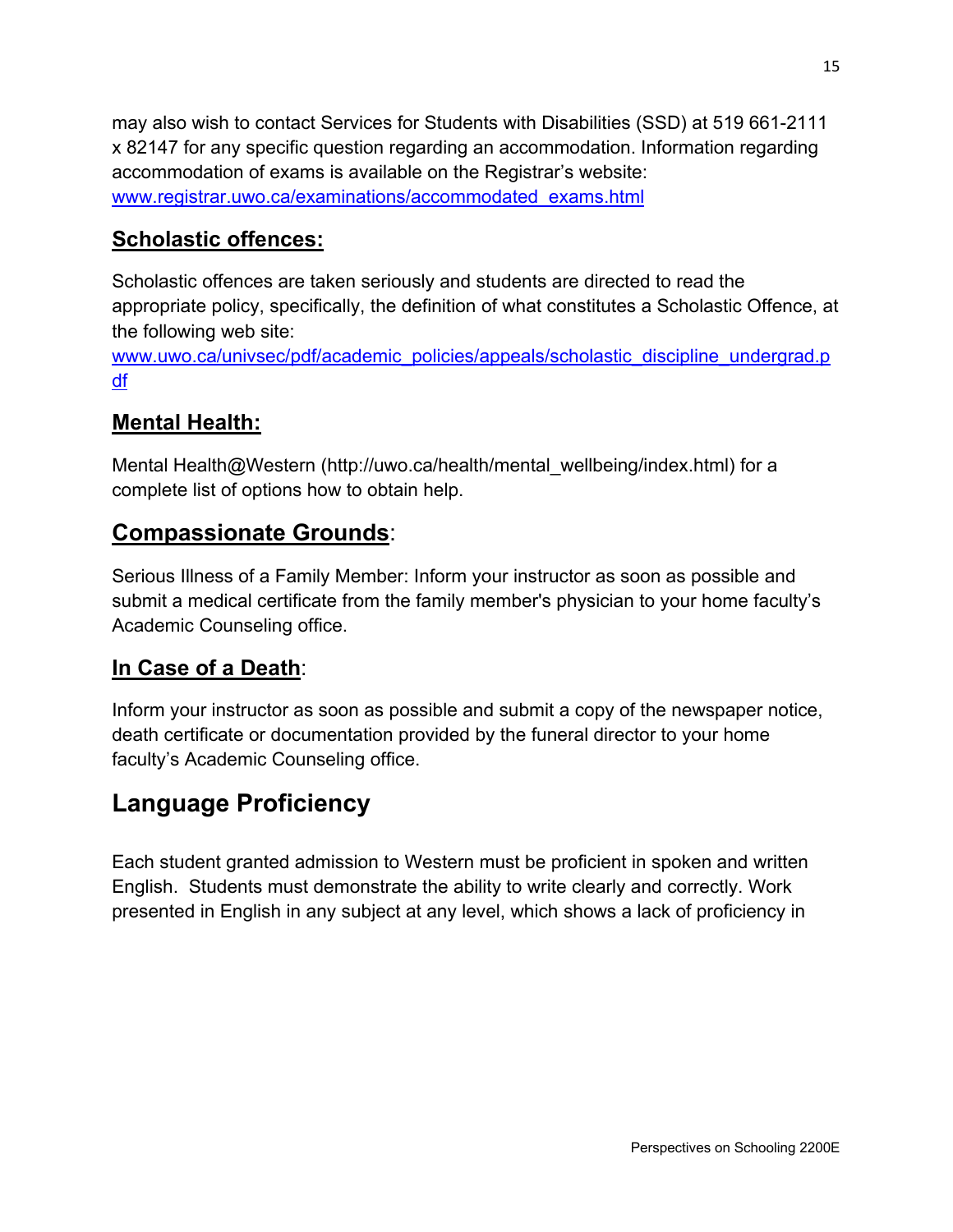English and is, therefore, unacceptable for academic credit, will either be failed or, at the discretion of the instructor, returned to the student for revision to a literate level. To foster competence in the use of the English language within their own discipline, all instructors will take proficiency in English into account in the assignment of grades. A student who, after admission, shows an inadequate command of spoken or written English, they must improve English proficiency to the satisfaction of the graduate program or department. [https://www.uwo.ca/univsec/academic\\_policies/admission.html.](https://www.uwo.ca/univsec/academic_policies/admission.html)

# **Grading Scale for Perspectives on Schooling (2200E): Critical Responses; Critical Reflection; Critical Movie Review & Final Essay/Project**

| A+ | 90-100   | One could scarcely expect better from a student<br>at this level   |
|----|----------|--------------------------------------------------------------------|
| A  | 80-89    | Superior work which is clearly above average                       |
| в  | 70-79    | Good work, meeting all requirements, and<br>eminently satisfactory |
| C  | 60-69    | Competent work, meeting requirements                               |
|    | 50-59    | Fair work, minimally acceptable                                    |
| F  | below 50 | Fail                                                               |

# **SUPPORT SERVICES**

A variety of support services are available at Western. If you need advice or assistance, do not hesitate to get in touch with any of these services.

**FINANCIAL ASSISTANCE**: Registrarial Services [\(http://www.registrar.uwo.ca\)](http://www.registrar.uwo.ca) 

**WRITING SUPPORT**: Student Development Centre [\(http://www.sdc.uwo.ca/\)](http://www.sdc.uwo.ca/) 

**LEARNING SKILLS SUPPORT**: Student Development Centre ([http://www.sdc.uwo.ca/\)](http://www.sdc.uwo.ca/)